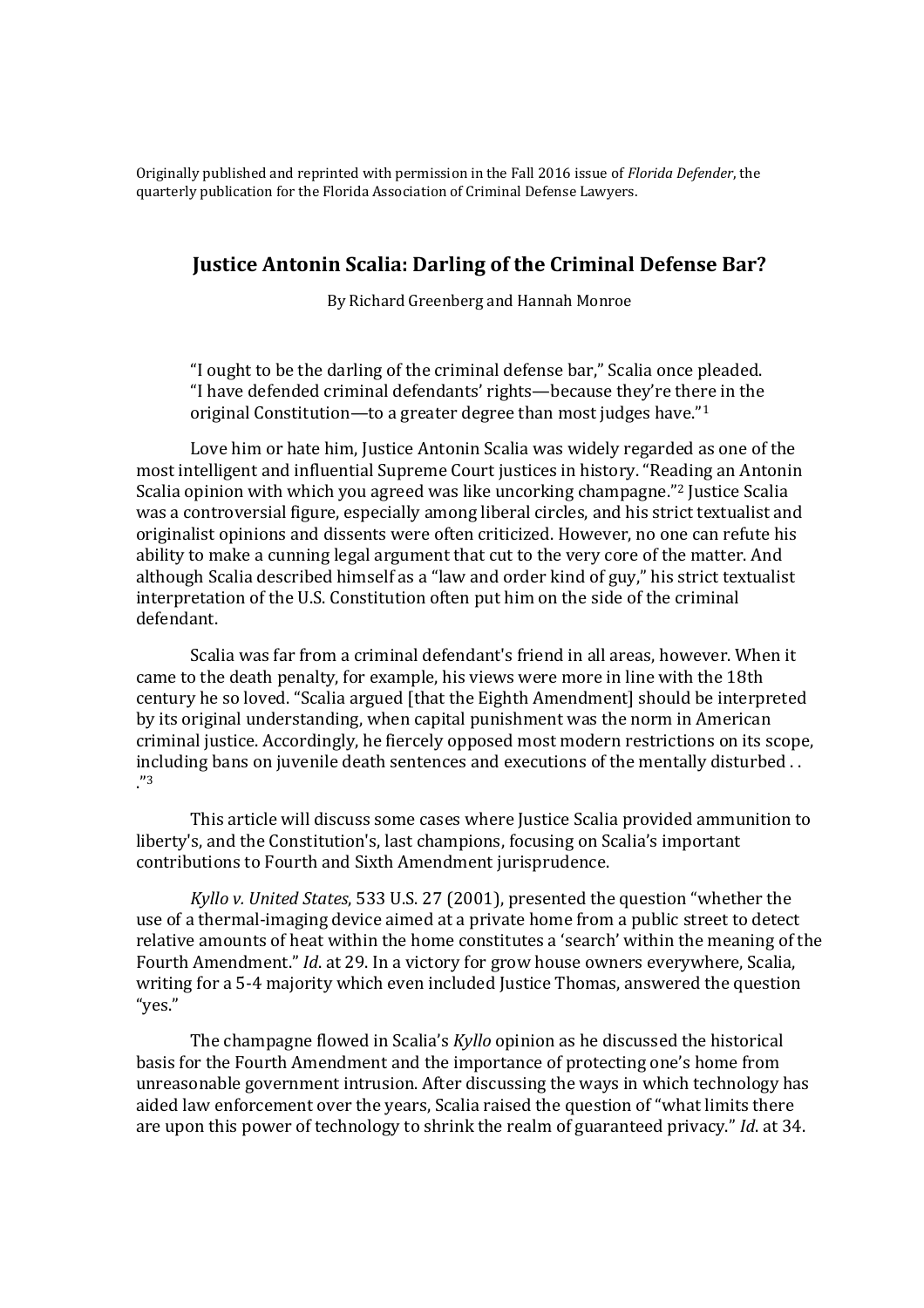When it comes to a search of the interior, as opposed to exterior, of our houses, Scalia left no doubt:

[I]n the case of the search of the interior of homes—the prototypical and hence most commonly litigated area of protected privacy—there is a ready criterion, with roots deep in the common law, of the minimal expectation of privacy that *exists*, and that is acknowledged to be *reasonable*. To withdraw protection of this minimum expectation would be to permit police technology to erode the privacy guaranteed by the Fourth Amendment.

### *Id*. at 34.

*Kyllo* was decided in 2001 and involved "technology . . . [that] was relatively crude." *Id*. at 36. Yet Scalia made sure that the rule adopted by the court "[took] account of more sophisticated systems that are already in use or in development." *Id*. Scalia went further and provided us with language which should be in our motion to suppress library:

Where, as here, the Government uses a device that is not in general public use, to explore details of the home that previously would have been unknowable without physical intrusion, the surveillance is a "search" and is presumptively unreasonable without a warrant.

## *Id*. at 40.

*Kyllo* involved the search of a home by "relatively crude" technology. Eleven years later, in *United States v. Jones*, 132 S. Ct. 945 (2012), Justice Scalia writing for the Court made it clear that the Fourth Amendment protects citizens against unreasonable government intrusions even in their cars. The question in *Jones* was "whether the attachment of a Global-Positioning-System (GPS) tracking device to an individual's vehicle, and subsequent use of that device to monitor the vehicle's movements on public streets, constitutes a search or seizure within the meaning of the Fourth Amendment." *Id*. at 948.

To answer the question, Scalia looked to the language of the Fourth Amendment itself. That Amendment provides that we, the people, are "to be secure in [our] persons, houses, papers, and *effects*, against unreasonable searches and seizures." U.S. Const. amend. IV. Scalia reasoned that since "[i]t is beyond dispute that a vehicle is an 'effect' as that term is used in the Amendment . . . the Government's installation of a GPS device on a target's vehicle, and its use of that device to monitor the vehicle's movements, constitutes a 'search.' " *Id*. at 949.

Although the decision in *Jones* was unanimous in deciding that a search took place under the Fourth Amendment, the concurring opinion of Justice Alito accused Scalia of applying "the Fourth Amendment's prohibition of unreasonable searches and seizures to a 21st-century surveillance technique . . . based on 18th-century tort law." *Id*. at 957. Disagreeing with Scalia could be dangerous to your ego. As Scalia said, "I attack ideas. I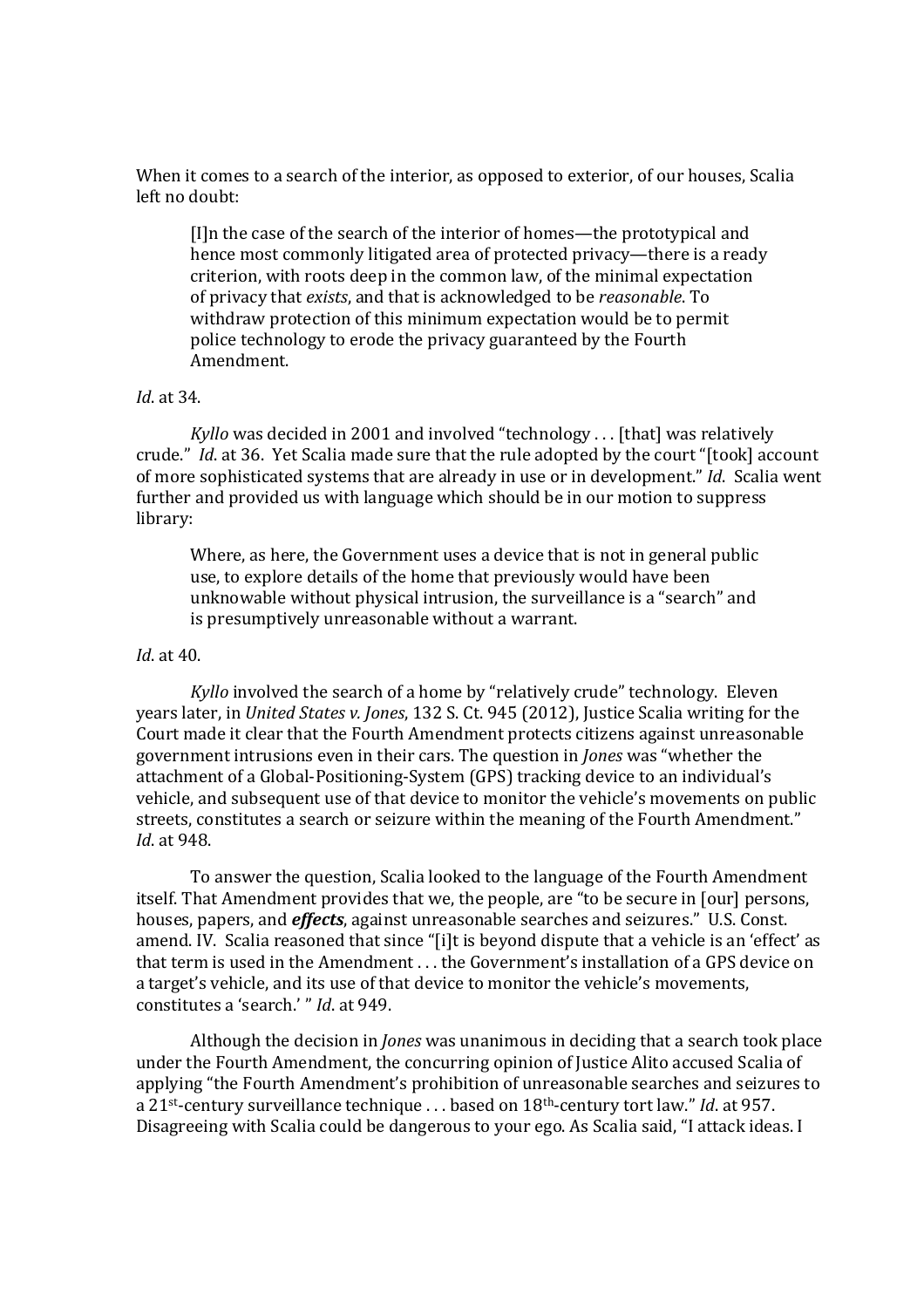don't attack people. And some very good people have some very bad ideas. And if you can't separate the two, you gotta get another day job."<sup>4</sup>

Addressing the concurring opinion, Scalia's rapier pen wrote, "The concurrence begins by accusing us of applying '18th-century tort law.' That is a distortion. What we apply is an 18th-century guarantee against unreasonable searches, which we believe must provide *at a minimum* the degree of protection it afforded when it was adopted." *Jones*, 132 S. Ct. at 953.

Scalia was especially impassioned about the rights afforded criminal defendants under the Confrontation Clause of the Sixth Amendment, which guarantees that "[i]n all criminal prosecutions, the accused shall enjoy the right . . . to be confronted with the witnesses against him." When asked about his favorite opinions, Scalia chose his most famous Confrontation Clause opinion from the case *Crawford v. Washington*, 541 U.S. 36 (2004). No other opinion so perfectly captures his jurisprudence. The opinion features Scalia's adherence to a strict textualist interpretation of the Constitution, his concern with the proper judicial role and disdain for judicial advocacy, and his remarkable ability to summarize the common sense of his decision in an infamous line or two: "Dispensing with confrontation because testimony is obviously reliable is akin to dispensing with jury trial because a defendant is obviously guilty. This is not what the Sixth Amendment prescribes." *Id.* at 62.

The background of Scalia's favorite opinion was a factual scenario involving Michael Crawford stabbing a man who allegedly tried to rape his wife, Sylvia. *Id*. at 38. The state charged Crawford with assault and attempted murder. At trial he claimed selfdefense. *Id*. at 40. His wife, Sylvia, did not testify because of the state marital privilege, which generally bars a spouse from testifying against the other spouse without the other spouse's consent. *See* Wash. Rev. Code § 5.60.060(1) (1994). In Washington, the spousal privilege did not extend to a spouse's out-of-court statement admissible under a hearsay exception. So the state sought to play a recorded statement Sylvia made to the police, claiming the hearsay exception for statements against penal interest. *Crawford*, 541 U.S. at 40. At Crawford's trial, the state played the recorded statement for the jury, even though Crawford had no opportunity for cross examination. The statement was admitted over the defense's objection because the trial court found the evidence had "particularized guarantees of trustworthiness," based on the standard laid out in *Ohio v. Roberts*, 448 U.S. 56 (1980). *Id*. The jury convicted Crawford of assault.

The Washington Court of Appeals reversed the conviction, applying the ninefactor reasonableness test laid out in *Ohio v. Roberts*, but reaching the opposite conclusion reached by the trial court. *Id*. The Washington Supreme Court reinstated the conviction, unanimously concluding that, although Sylvia's statement did not fall under a firmly rooted hearsay exception, it bore sufficient guarantees of trustworthiness. *Id*. at 41. The United States Supreme Court granted certiorari to determine whether the state's use of Sylvia's statement violated the Confrontation Clause.

In his now well-known opinion, Scalia first stated that he could not rely solely on the text of the Constitution for the answer to the case. *Id*. at 42. He thus turned to the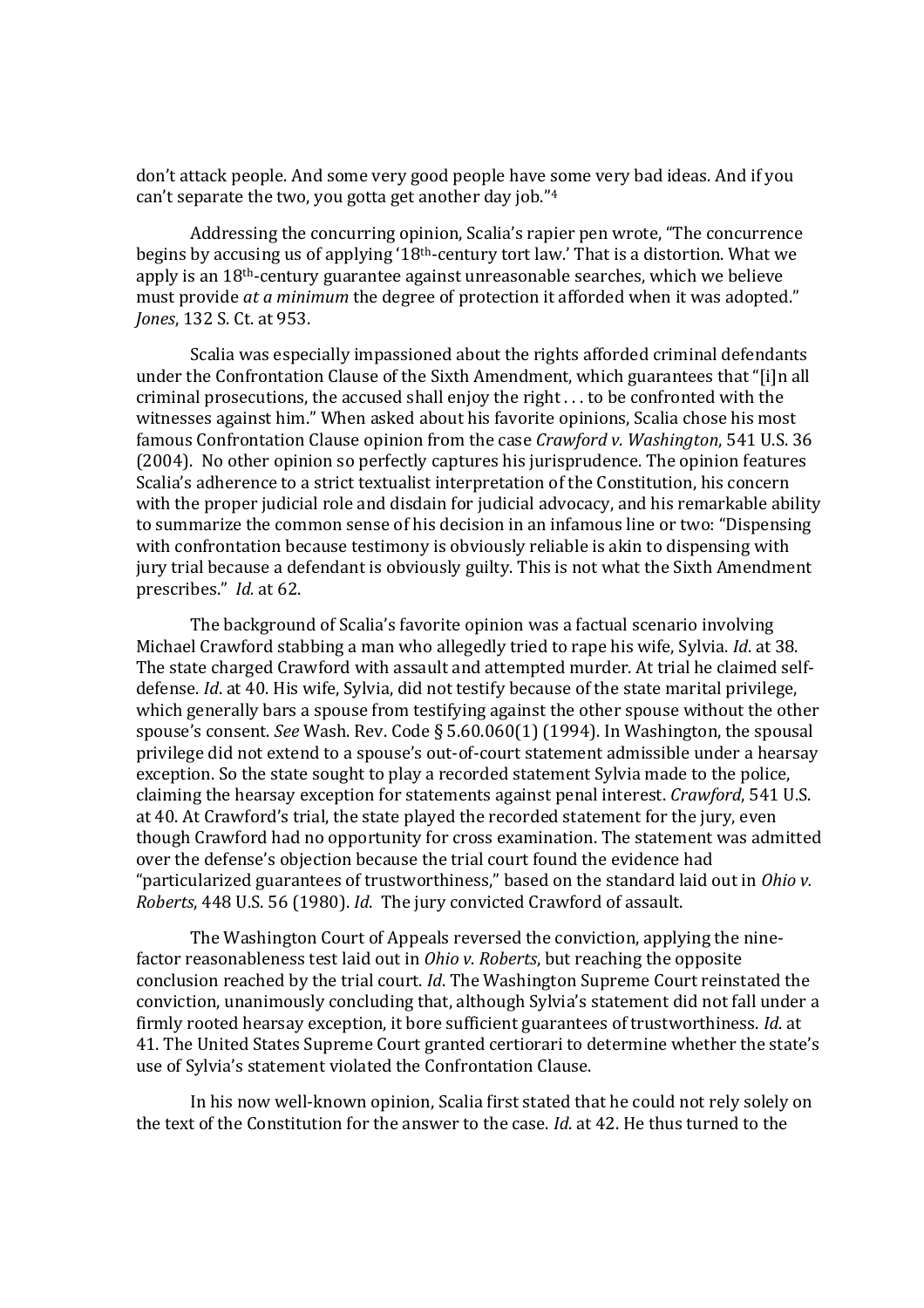historical background of the Clause to understand its meaning. Scalia took a thorough look at the right to affront one's accusers dating back to Roman times and going from the trial of Sir Walter Scott Raleigh (who was infamously not permitted to affront his accusers) all the way to colonial times and then to present-day state-court decisions. *Id*. at 43-50. Scalia wrote that the history of the Clause supports two inferences about the meaning of the Sixth Amendment:

First, the principal evil at which the Confrontation Clause was directed was the civil-law mode of criminal procedure, and particularly its use of ex parte examinations as evidence against the accused. . . . Second, the Framers would not have allowed admission of testimonial statements of a witness who did not appear at trial unless he was unavailable to testify, and the defendant had had a prior opportunity for cross-examination.

#### *Id*. at 50, 53-54.

Scalia noted that the Supreme Court's case law had been mostly consistent with these two principles and gave examples of when the Supreme Court had properly applied the guarantees of the Confrontation Clause. *Id*. at 57-59. Scalia concluded that the Supreme Court's cases had "thus [far] remained faithful to the Framers' understanding: Testimonial statements of witnesses absent from trial have been admitted only where the declarant is unavailable, and only where the defendant has had a prior opportunity to cross-examine." *Id*. at 59. But Scalia noted that the Court had gone too far in its decision in *Ohio v. Roberts*, which conditioned the admissibility of all hearsay evidence on whether it "falls under a 'firmly rooted hearsay exception' or bears 'particularized guarantees of trustworthiness.' " *Id*. at 60 (quoting *Roberts*, 448 U.S. at 66).

Scalia's problem with the test announced in *Roberts* was two-fold: it applied the "same mode of analysis whether or not the hearsay consists of ex parte testimony," and it admitted statements that consist of ex parte testimony merely upon a finding of reliability. *Id.* Scalia wrote, "This malleable standard often fails to protect against paradigmatic confrontation violations." *Id*. As Scalia pointed out, "reliability" is a subjective, amorphous standard. Indeed, in *Crawford* the trial court used the same ninepart test that the appellate court used but reached the entirely opposite conclusion and admitted the evidence as reliable. As Scalia saw it, "[t]he unpardonable vice of the *Roberts* test . . . is not its unpredictability, but its demonstrated capacity to admit core testimonial statements that the Confrontation Clause plainly meant to exclude." *Id*. at 63.

Scalia emphasized that reliability was, of course, the Clause's ultimate goal, but "it is a procedural rather than a substantive guarantee. It commands not that evidence be reliable, but that reliability be assessed in a particular manner: by testing in the crucible of cross-examination." *Id*. at 61. In classic Scalia jurisprudence, he returned to the text of the Constitution and what it mandated—being "confronted with the witness"—to support his ultimate conclusion. Scalia summarized his ruling as such: "Where testimonial statements are at issue, the only indicium of reliability sufficient to satisfy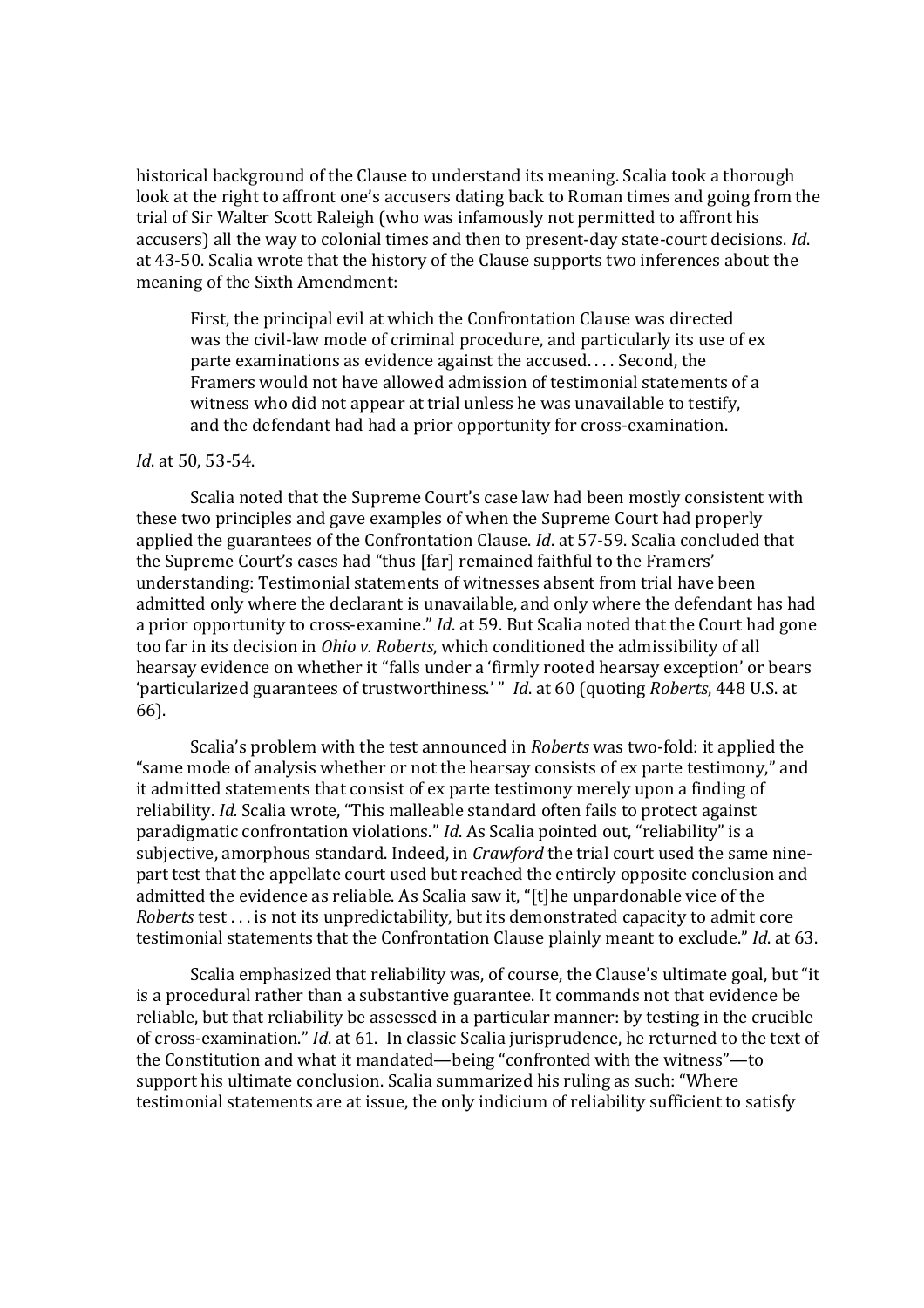constitutional demands is the one the Constitution actually prescribes: confrontation." *Id*. at 68-69.

Justice Scalia took his Confrontation Clause jurisprudence a step further in *Melendez-Diaz v. Massachusetts*, 557 U.S. 305 (2009), where the Court held that the guarantees of the Confrontation Clause applied even to documents that were testimonial in nature. In that case, the Massachusetts trial court admitted into evidence affidavits reporting the results of forensic drug tests showing that the material taken from the defendant by the police was cocaine. The Supreme Court granted certiorari to determine whether the affidavits were "testimonial," rendering the affiant witnesses subject to confrontation under the Sixth Amendment. *Melendez-Diaz*, 557 U.S. at 307.

In *Melendez-Diaz*, an informant reported that a Kmart employee would suspiciously receive many calls at work, after each of which he would be picked up by a car in front of the store and then return to work a short time later. After a time of surveillance, police detained and searched the Kmart employee after he got out of the car, finding four clear bags of a white powdery substance. Officers then arrested the other men in the car, one of whom was Luis Melendez-Diaz. *Id*. at 307-08. After leaving the men at the police station, officers found more bags of what appeared to be cocaine in the police cruiser and submitted the evidence to a state laboratory for testing. Melendez-Diaz was charged with distributing cocaine and with trafficking in cocaine in an amount between 14 and 28 grams. *Id*. at 308. At trial, the prosecution placed the seized bags into evidence and submitted three "certificates of analysis" showing the results of the forensic analysis performed on the substance. *Id*. The certificates reported the weight of the seized bags and stated that the bags have "been examined with the following results: The substance was found to contain: Cocaine." *Id*. (quotations omitted).

Melendez-Diaz objected to the admission of the certificates, arguing that the Confrontation Clause required the analysts to testify in person. The objection was overruled and the certificates admitted. Melendez-Diaz was found guilty and appealed, arguing that admission of the certificates violated his Sixth Amendment right to confront the witnesses against him. The appeals court rejected the claim and affirmed the trial court order, relying on a state case that held that the authors of forensic analysis are not subject to confrontation under the Sixth Amendment. The Massachusetts Supreme Judicial Court denied review.

Justice Scalia viewed this case as a straight-forward one that violated the Constitution "[a]bsent a showing that the analysts were unavailable to testify at trial and that petitioner had a prior opportunity to cross-examine them." *Id*. at 311. Scalia made short shrift of the Government's argument that the analysts were not subject to confrontation because they were not "accusatory" witnesses. *Id*. at 313. Scalia found that because the testimony provided by the analysts (the substance possessed was cocaine) was necessary for conviction, the analysts certainly provided testimony against the defendant. *Id*. Scalia contrasted the text of the Confrontation Clause with the adjacent Compulsory Process Clause to iterate that the text of the Amendment contemplates two types of witnesses—those against the defendant and those in favor. *Id*. Scalia bluntly wrote, "Contrary to respondent's assertion, there is not a third category of witnesses,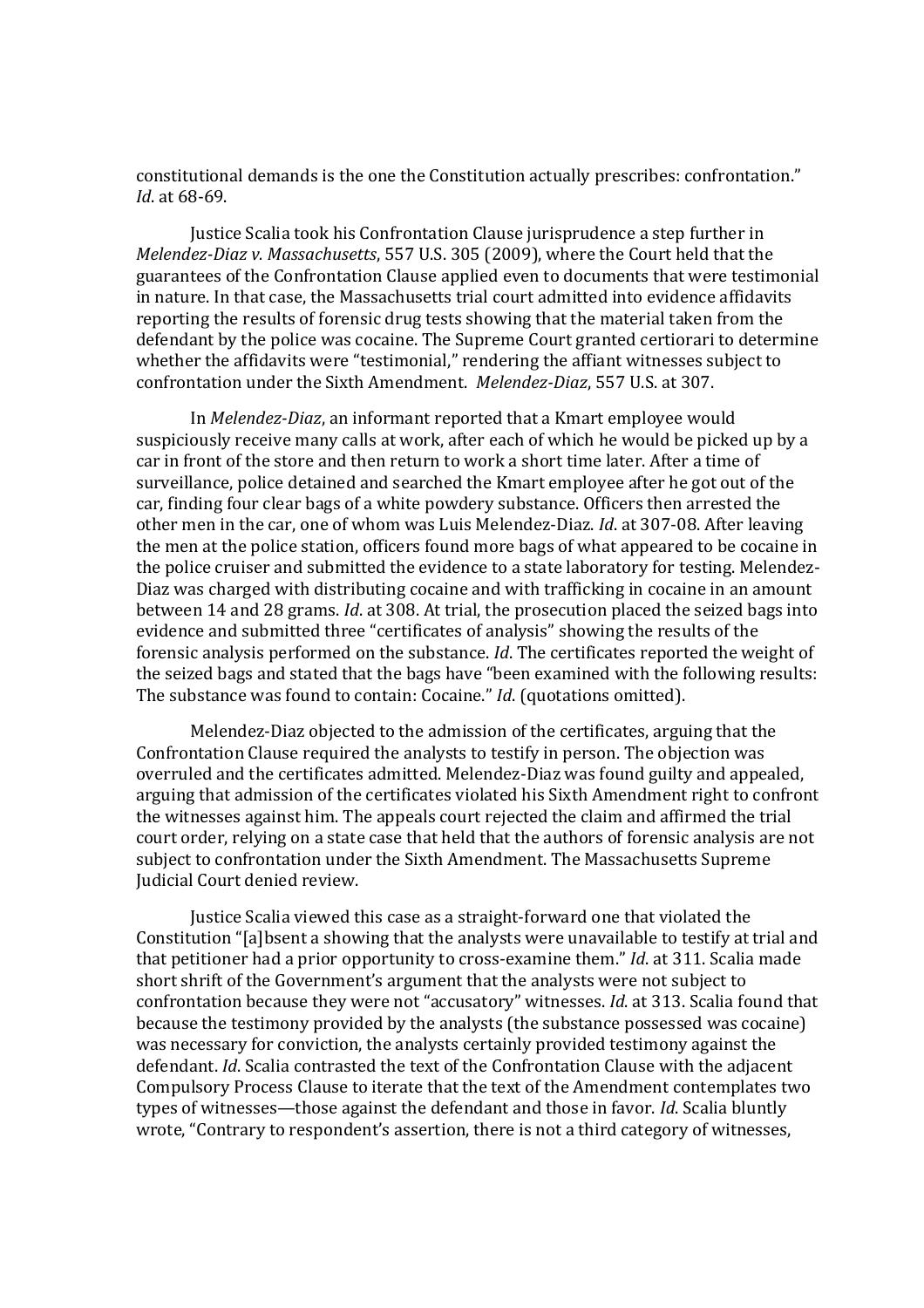helpful to the prosecution, but somehow immune from confrontation." *Id*. at 314. Scalia showed his dedication to the protections guaranteed by the Constitution, above convenience or expediency, when he wrote:

Respondent and the dissent may be right that there are other ways—and in some cases better ways—to challenge or verify the results of a forensic test. But the Constitution guarantees one way: confrontation. We do not have license to suspend the Confrontation Clause when a preferable trial strategy is available.

### *Id*. at 318.

Scalia also rejected the argument that the analysts' affidavits were admissible under the business record exception to the hearsay rule, finding that the exception did not apply when the regularly conducted business activity was the production of evidence for use at trial. *Id*. at 321. He also rejected the argument that there is no Confrontation Clause violation where the defendant also had the ability to subpoena the witness, in this case, the analysts. *Id*. at 324. Scalia found that the Confrontation Clause imposes a burden on the prosecution to present its witnesses, not on the defendant to bring those adverse witnesses into court. *Id*. In summary, Scalia again rejected the idea of negating a fundamental right for the sake of expediency and emphasized how seriously he took the Confrontation Clause:

The Confrontation Clause may make the prosecution of criminals more burdensome, but that is equally true of the right to trial by jury and the privilege against self-incrimination. The Confrontation Clause—like those other constitutional provisions—is binding, and we may not disregard it at our convenience.

# *Id*. at 325.

Scalia realized that, on a practical level, defense counsel and their clients will often stipulate to the nature of the substance in an ordinary drug case. *Id*. at 328. "It is unlikely that defense counsel will insist on live testimony whose effect will merely be to highlight rather than cast doubt upon the forensic analysis." *Id*. He also pointed out that defense counsel may often have very little in the way of rebuttal for these witnesses and would not wish to waste the court's time with the appearance of a witness who the defense does not plan to cross-examine. That may seem like a strange concession at the end of an opinion grounded upon the need for such a cross-examination, but that is part of the greatness of this opinion. Scalia desired to preserve the constitutional right to confrontation absolutely, even if it would not be exercised or may make little practical difference. He did not concern himself with the outcome but was extremely rigorous in his concern for the process, making him an important jurist for criminal defendants and their advocates.

Justice Scalia's passion for the Confrontation Clause is perfectly summed up in his dissenting opinion in *Maryland v. Craig*, 497 U.S. 836 (1990), and because Scalia was as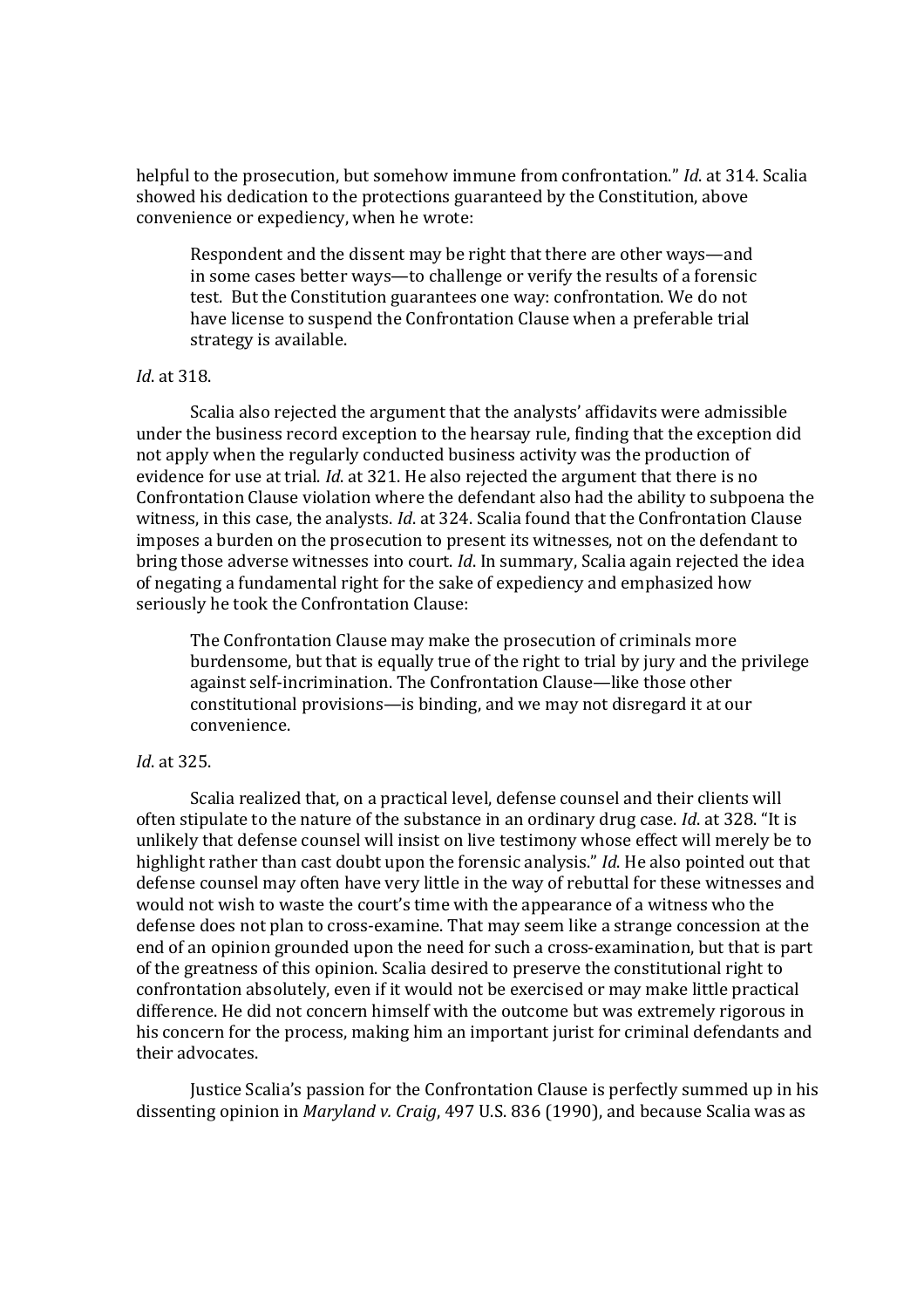famous (or infamous) for his scathing dissents as he was for his opinions, this article would be remiss if it did not touch on at least one dissent.

In *Maryland v. Craig*, the defendant was convicted of sexual offenses involving her conduct with a minor child. *Id*. at 840. The child victim was permitted to testify against the defendant at trial by use of a one-way closed circuit television, and the Court found that the lack of physical face-to-face confrontation did not violate the Confrontation Clause. *Id*. at 860. While the child was subject to "the crucible of cross examination" and her testimony was viewed by the jury, Scalia opined that the defendant's lack of ability for a face-to-face confrontation was in violation of the Sixth Amendment. As he wrote, "The purpose of enshrining the protection in the Constitution was to assure that none of the many policy interests from time to time pursued by statutory law could overcome a defendant's right to face his or her accusers in court." *Id*. at 861 (Scalia, J., dissenting). A summary of his biting dissent shows some of the key markers of his jurisprudence: his strict adherence to Constitutional textualism; his abhorrence of judicial legislating and overreaching; his abiding convictions of the importance of the process of a criminal trial; and his strong, sure writing style:

I have no need to defend the value of confrontation, because the Court has no authority to question it. It is not within our charge to speculate that, "where faceto-face confrontation causes significant emotional distress in a child witness," confrontation might "in fact disservice the Confrontation Clause's truth-seeking goal." If so, that is a defect in the Constitution – which should be amended by the procedures provided for such an eventuality, but cannot be corrected by judicial pronouncement that it is archaic, contrary to "widespread belief," and thus null and void. For good or bad, the Sixth Amendment requires confrontation, and we are not at liberty to ignore it. To quote the document one last time (for it plainly says all that need be said): "In all criminal prosecutions, the accused shall enjoy the right . . . to be confronted with the witnesses against him" (emphasis added).

# *Id*. at 869-70 (internal citation omitted).

Criminal defendants owe many thanks to Justice Scalia for his important contributions to Confrontation Clause and search-and-seizure jurisprudence. The holdings in Scalia's opinions and the emphatic language used to reach them preserve the right to confrontation and the right to be free from unreasonable searches in our criminal justice system. Criminal defendants and their advocates lost a strong but unlikely ally in the passing of Justice Antonin Scalia.

<sup>1</sup>Robert Smith, *Antonin Scalia's Other Legacy*, Slate, (Feb. 15, 2016)

http://www.slate.com/articles/news\_and\_politics/jurisprudence/2016/02/antonin\_scalia\_was\_often\_a\_fr iend\_of\_criminal\_defendants.html

<sup>2</sup> Matt Ford, *The Remarkable Life of Antonin Scalia,* The Atlantic, (Feb. 14, 2016)

http://www.theatlantic.com/politics/archive/2016/02/antonin-scalia-death-legacy/462753/

<sup>3</sup> Matt Ford, *The Remarkable Life of Antonin Scalia,* The Atlantic, (Feb. 14, 2016)

http://www.theatlantic.com/politics/archive/2016/02/antonin-scalia-death-legacy/462753/